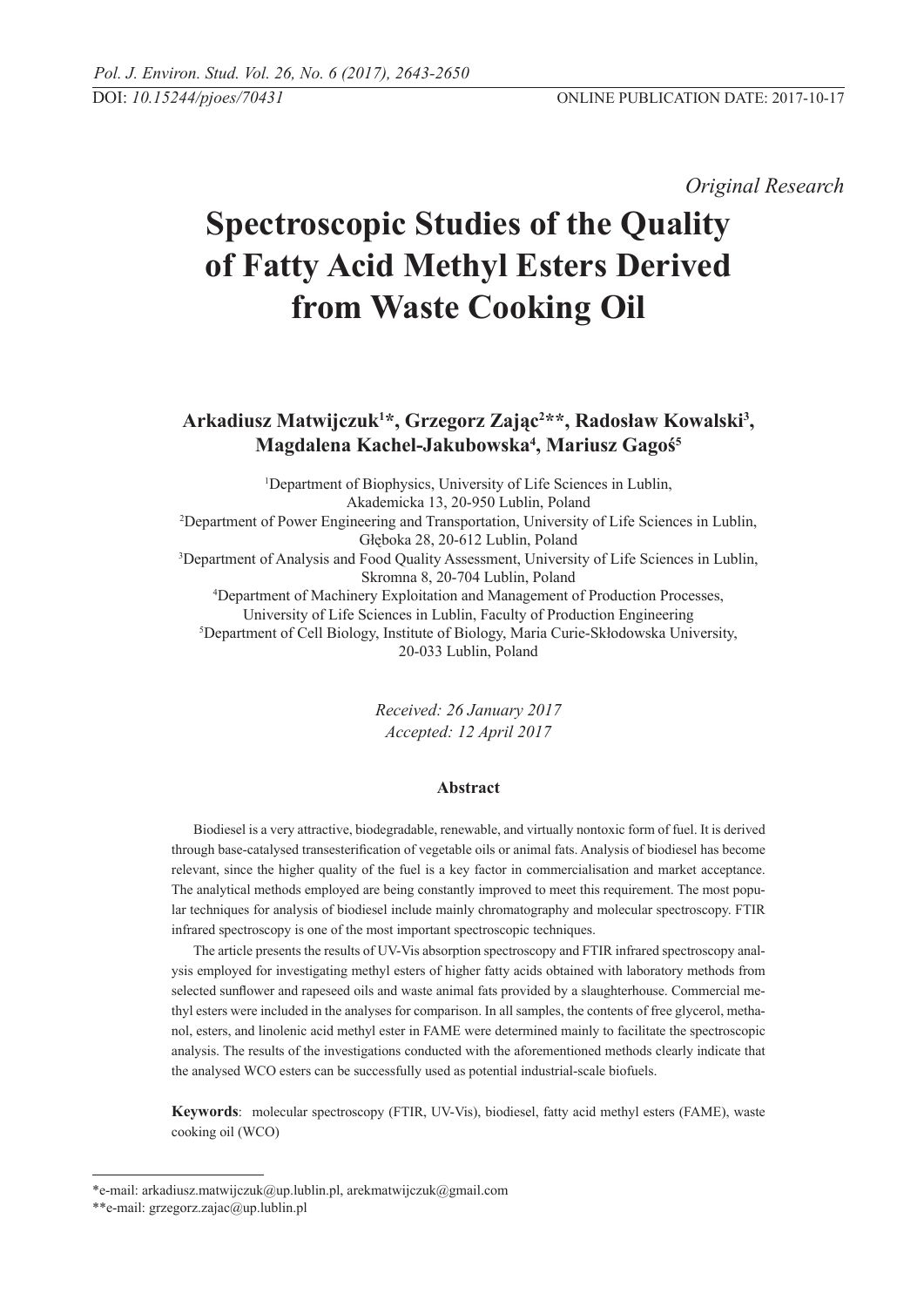#### **Introduction**

The development of combustion engines is associated with the use of crude oil as an energy source. For more than a hundred years of the history of motorization, hydrocarbon fractions from crude oil have served as the only fuel. Crude oil is still the most important energy source with a powerful impact on the political and economic situations in many countries worldwide. However, the modern world has realised both the possibility of rapid depletion of oil resources and the serious ecological threat, i.e.,  $CO_2$  emissions, which are strongly related to the use of various types of vehicles. This has become a driving force behind many research programs focused on the search for fuels that would partially or entirely replace conventional fuels derived from crude oil and pose only an inconsiderable threat to the natural environment [1-3]. An important role is played by fuels produced from renewable sources, i.e., biofuels, with currently the most attractive biodiesel defined as fatty acid methyl esters (FAME) [4]. The use of FAME as a fuel for compression-ignition engines or as a component of diesel fuel substantially changes the properties of the fuels currently used in this type of engine. The different chemical structures of FAME and hydrocarbons contained in the diesel fuel largely determines the behaviour of the two products in the engine chamber and in storage.

Any vegetable or animal fats can be used as a raw material for production of biodiesel [5-6]. Currently, edible vegetable oils [7], e.g., rapeseed, sunflower [8], soybean [9], and palm oils, are most commonly used for biodiesel production. However, the use of these first-generation raw materials does not solve the major problems associated with reduction of  $CO_2$  emissions, but considerably exacerbates food market problems [10- 12]. Therefore, attention is currently focused on secondgeneration raw materials: oils from inedible plants such as algae and microalgae [13], Jatropha [14], or waste cooking oils (WCO) [1, 15] from households and restaurants.

WCO [4, 16-19] is regarded as the most promising raw material for biodiesel production [4-5, 16], as indicated by two major factors: its wide availability and low cost [20]. The amount of WCO generated by households and restaurants is increasing rapidly as consumption grows. The United States alone generates approximately 10 million tons of WCO annually, which requires economically and environmentally friendly disposal methods; utilisation thereof as a raw material in biodiesel production is one such method [10]. The low cost of obtaining WCO may help to overcome a major barrier in the development of biodiesel production – the ca. 1.5-fold higher production cost in comparison with the cost of conventional diesel production. A number of studies have shown that approximately 70-75% of biodiesel production cost is accounted for by raw materials [21]. The price of WCO is two to three times lower than that of crude vegetable oils, which reduces the cost of biodiesel production. The lower cost of waste disposal should also be underlined [5].

The chemical and physical properties of WCO differ from the properties of fresh oil due to the changes occurring during the frying process [11], when high temperatures (170-190ºC) in the presence of oxygen and water contained in the fried food cause many physical and chemical transformations in the food and the frying medium. These transformations can result in the synthesis of a number of various compounds, often exhibiting a complex and not always specified structure, e.g., free fatty acids (FFA) [11, 22]. Furthermore, the presence of solid substances in the products and water contained in the fried products or introduced through washing may constitute a problem. The fatty acid [23-24] profile and the composition of free fatty acids contained in the raw materials exert an effect on the physicochemical properties of produced biofuels. Water, impurities [25- 26], and unsaponifiable matter reduce the yield of the transesterification reaction and, consequently, the quality of the biofuel. The use of WCO as a raw material for biodiesel production necessitates the application of adequate technologies with pre-treatment processes and a selection of appropriate transesterification parameters. The products obtained should be monitored with appropriate techniques, e.g., FTIR infrared spectroscopy [27-29], which is one of the most effective methods [2].

The aim of the investigations presented in this paper was to show and compare the physico-chemical properties of WCO-derived methyl esters, which can be used as biofuels (both as fuels and as additives to diesel fuels) [30]. The main objective of the study was to compare the selected WCO-derived esters with those obtained from pure vegetable oils and commercial ester with the use of electronic absorption spectroscopy and analysis of FTIR infrared spectra. The investigations were divided into two parts: the first part focused on analysis of the products to determine the content of esters, methanol, and glycerol [6, 8, 31-32]; the second part involved spectroscopic analysis [33] – primarily infrared spectroscopy (FTIR).

#### **Materials and Methods**

#### Materials

The analyses were carried out on fatty acid methyl esters derived with laboratory methods from fresh oils, waste cooking oils (WCO [21]), and waste animal fats as well as commercial biodiesel B100 meeting the requirements of the EN 14214:2006 standard. The following raw materials were used:

- 1. Refined sunflower oil [8].
- 2. Refined sunflower oil subjected to five cycles of frying of potato chips; a single cycle consisted of heating the oil to 180ºC and frying the product.
- 3. Refined sunflower oil subjected to five cycles of frying fish "fingers"; a single cycle consisted of heating the oil to 180ºC and frying the product.
- 4. Refined sunflower oil subjected to five cycles of heating in similar conditions to those characteristic for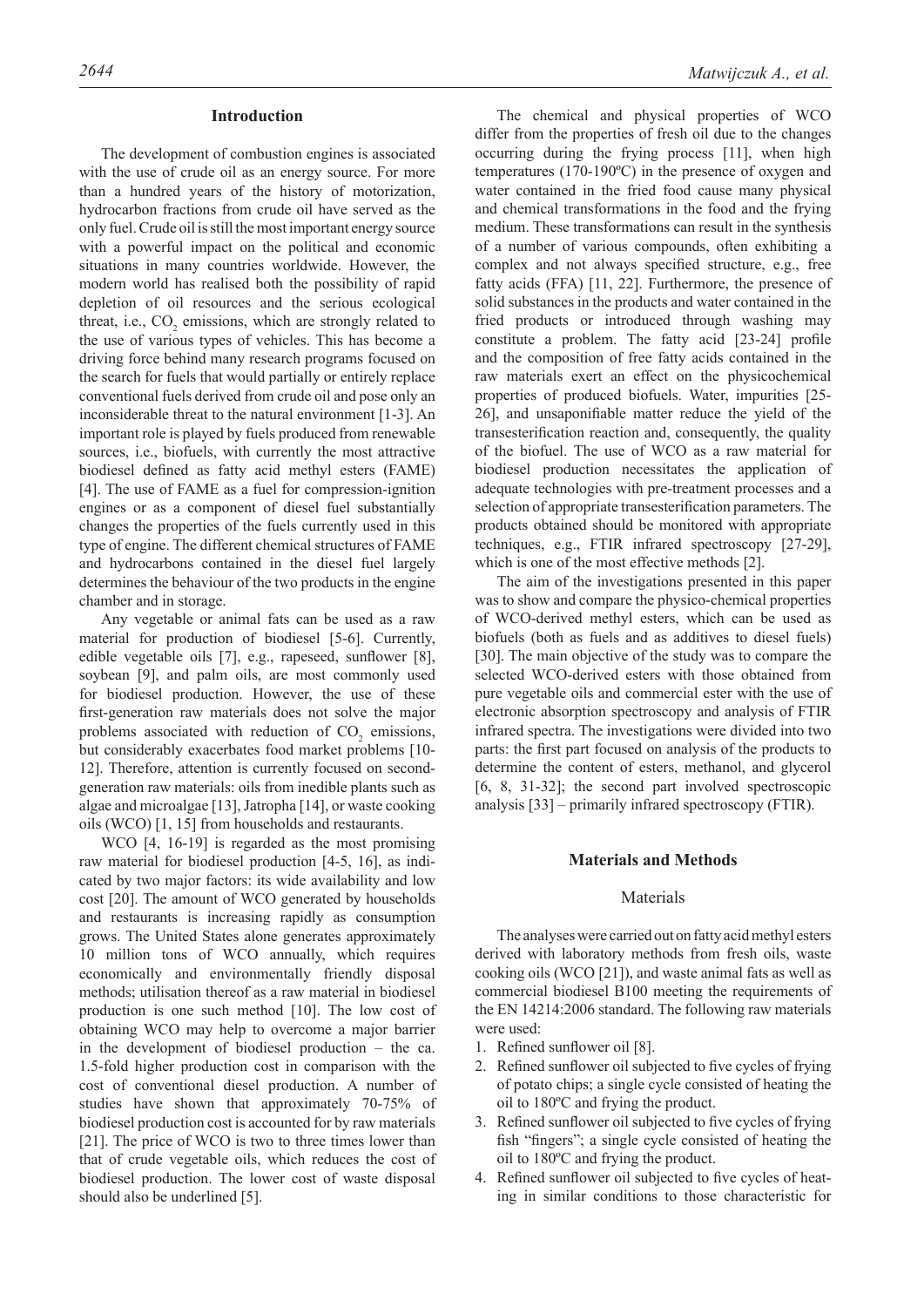the frying process in small catering premises; a single cycle consisted of heating the oil to 180ºC followed by maintaining this temperature for 10 min and cooling the oil to room temperature.

- 5. Degummed and filtered rapeseed oil extracted by mechanical pressing.
- 6. Waste animal fats provided by a slaughterhouse; the fats were melted by slow heating to 60ºC (under reduced pressure to avoid degradation); in order to remove residues, the melted fats were filtered, centrifuged, and decanted.

The raw materials were subjected to the process of esterification in a 1,000-ml laboratory reactor with regulation and stabilisation of the jacket temperature. The reaction time and stirring rate were determined experimentally or taken from the literature [15, 23, 30, 34].

The reaction was carried out at 55°C. When the oils reached the intended temperature, a catalytic mixture consisting of methanol and NaOH was added to initiate the transesterification reaction. During the reaction, the mixture was stirred with a mechanical stirrer for 2 h. Subsequently, the mixture was subjected to 8 h sedimentation for complete separation of glycerol and esters. The esters were rinsed twice with hot water (80ºC) and dried to remove alcohol and catalyst residues.

All esters were evaluated for their peroxide number (PN) (PN – ISO 3960), acid number (AN) (PN – ISO 660), and the composition of higher fatty acids. Fatty acid composition was determined by using the gas chromatography method. Chromatographic separation was carried out using a gas chromatograph with nitrogen as a carrier gas, a packed column (2.5 m with the PEGA stationary phase of polyethylene glycol adipate on a GAZ-ChROM-Q carrier), and a flame ionisation detector.

#### Methods

#### *Electronic Absorption Apectroscopy (UV-Vis)*

Electronic absorption spectra were recorded at 23ºC on a double-beam UV-Vis spectrophotometer Cary 300 Bio (Varian, USA) equipped with a thermostatted cuvette holder with a 6x6 multi-cell Peltier block. The temperature was controlled with a thermocouple probe (Cary Series II, Varian, USA) placed directly in the quartz cuvette. The spectra were recorded from 200 to 600 nm.

#### *FTIR Measurements*

The measurements of ATR-FTIR background-corrected spectra were carried out in solvents using an HATR Ge trough (45° cut yielding 10 internal reflections) crystal plate for liquids and were recorded with a 670-IR spectrometer (Varian, USA). Typically, 25 scans were collected, Fourier-transformed, and averaged for each measurement. The IR absorption spectra at a resolution of one data point per  $1 \text{ cm}^{-1}$  were obtained in the region between 4,000 and 400 cm<sup>-1</sup>. The instrument was purged with argon for 40 min before and during the measurements. The Ge crystal was cleaned with ultra-pure organic solvents (Sigma-Aldrich Co.). All experiments were carried out at 20ºC.

#### **Results and Discussion**

FTIR is commonly used for analyzing carbonyl compounds and determination their presence in petroleum products [35]. The potential of the application of the technique for determining FAME content in diesel fuel has been evidenced in the literature. It is associated with the fact that absorption in the C=O [36-37] carbonyl group band  $(1,700-1,800 \text{ cm}^{-1})$  in hydrocarbon fractions is relatively low or absent, whereas absorption of FAME in this region is very intense.

Esters produce characteristic, very strong absorption bands generated by C=O and C-O valence vibrations. The C=O absorption band of saturated aliphatic esters is in the range of 1,735-1,750 cm-1 [24, 38-39]. Aryl and α,β-unsaturated structures cause its slight shift towards lower wavenumber values (1,715-1,730 cm-1, [39]). C-O stretching vibrations lead to the appearance of a broad 1,100-1,300 cm-1 band, which can also be observed in the spectra of ethers, acids, and alcohols [7, 24, 39]. The methyl esters of long-chain fatty acids exhibit three absorption bands: 1,250, 1,205, and 1,175 cm-1 [24, 40]. The band at  $1.175$  cm<sup>-1</sup> in this range is most visible in the FAME spectrum. The other bands observed in the FTIR spectrum are typical of the hydrocarbon chain structures present both in FAME and diesel fuel [40-41]:

- Stretching vibrations of the C-H bond: the methyl group (v  $CH_3$ ) at wavelengths of ca. 2,870 and 2,965 cm<sup>-1</sup> and the methylene group (v  $CH_2$ ) at wavelengths of ca. 2,850 and 2,925 cm<sup>-1</sup> (symmetric and asymmetric, respectively, in both cases) [24, 42].
- Deformation vibrations of the C-H bond: the methyl group ( $\delta$  CH<sub>3</sub>) at wavelengths of 1,375 and 1,450 cm<sup>-1</sup>  $(1,438$  cm<sup>-1</sup> in compounds with a carbonyl group) and the methylene group ( $\delta$  CH<sub>2</sub>) at wavelengths of 1,465 (scissoring vibrations) and 721 cm-1 (rocking vibrations) [43].

The appearance of bands at a wavelength range of  $1,700-1,800$  cm<sup>-1</sup> in the hydrocarbon fraction of diesel fuel (not comprising FAME) may indicate the presence of oxidation products (aldehydes, ketones, carboxylic acids) or the presence of some oxidation inhibitors, e.g., imides. The weak absorption at the  $1,750$  cm<sup>-1</sup> wavelength in the case of some diesel fuels may be attributed to the presence of low amounts (ca. 1%) of depressants [44] (polymers with carbonyl groups). The probability of appearance of these carbonyl compounds is usually very low, in particular in high-quality fuels, but their presence can pose analytical difficulties in determining FAME in petroleum products [24].

In summary, despite the drawbacks mentioned above, the band at a wavelength of  $1,750-1,740$  cm<sup>-1</sup> was regarded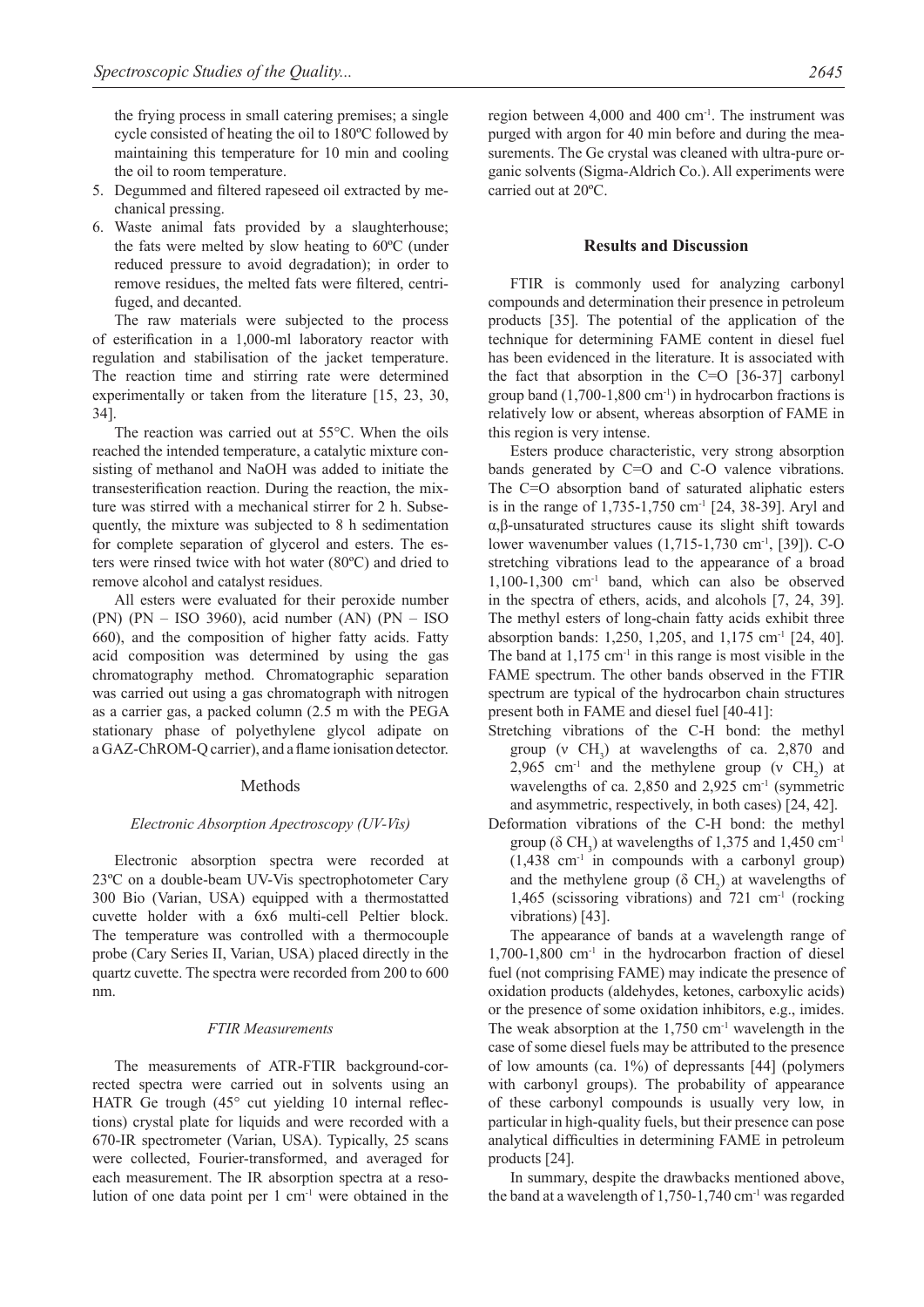as the most optimal for identification and quantitative analysis of FAME in medium petroleum fractions [45] and lubricating oils [42].

Fig. 1 presents electronic absorption spectra for rapeseed oil methyl esters (Panel A), methyl esters of heated and non-heated sunflower oil (Panel B), and B100 solved in methanol (Panel C). The position of absorption peaks centred at ca. 270 nm for all the analysed oils (277 nm for rapeseed oil methyl esters, 279 nm for methyl esters of heated and non-heated sunflower oil, and 281 nm for B100) indicates an n $\rightarrow \pi^*$  electron transition in the carbonyl group (C=O) [36, 46]. The presence of a broad absorption region located between 360 nm and 510 nm in the B100 electron absorption spectra, which is not visible in the case of the other analysed esters, is worth noting. The region between 360 nm and 510 nm appearing only in the case of B100 may be associated with



Fig. 1. Electronic absorption spectra of rapeseed oil methyl esters (Panel a), heated and unheated sunflower oil methyl esters (Panel b), and B100 (Panel c) dissolved in Mt-OH.

the presence of various types of additives present in these fuels, i.e. synthetic or natural compounds, e.g. biocides [46]. The clear band at 314 nm may indicate the presence of small amounts of various types of additives or other impurities in the rapeseed oil methyl esters, while the analysed sunflower oil methyl esters are virtually devoid of such additives (Fig. 1, Panel B). Similar analyses performed for other types of esters (data not shown) show that their properties are comparable to those of sunflower oil methyl esters (Fig. 1, Panel A).

Fig. 2 shows ATR-FTIR spectra of the analysed esters. The samples were deposited on a ZnSe crystal and evaporated in  $N_2$  atmosphere. It should be strongly emphasised that infrared spectroscopy methods are more frequently used by researchers for assessing the quality of new biofuel forms [29, 38-39, 47-48]. FTIR spectroscopy reveals characteristic spectral regions that provide an undeniable description of vibrations of functional groups demonstrating the quality of the analysed product [2, 28- 29, 33], as well as the molecular interactions between compounds and additives contained in the product [2, 47, 49]. The research methods employed in the study (in particular FTIR) allow for rapid comparison of the selected esters with commercially available biofuels [50].

A C=O group band with a maximum at ca. 1,742  $cm<sup>-1</sup>$  (1,743  $cm<sup>-1</sup>$  for the rapeseed oil methyl esters) can be seen for all the analysed esters [37-38]. Noteworthy are the distinct differences in the shape of the bands at  $1,770-1,670$  cm<sup>-1</sup> in the spectrum of the heated and nonheated sunflower oil methyl esters (Fig. 2, Panel B). In the case of the non-heated sunflower oil methyl esters there is a decline in the intensity of the band at 1,742 cm-1 responsible for the C=O group vibrations, in comparison with the esters from the heated oil. Concurrently, a band at 1,713 cm-1 appears, which is absent for the heated oil esters and which can be assigned to the formation of hydrogen bonds between groups C=O…H-O-H [7]. No band at 1,713 cm<sup>-1</sup> is observed either in the B100 spectrum or in the spectrum of the rapeseed oil methyl esters, which may suggest that no such structures are formed. Simultaneously with the decline in the intensity of the band at 1,742 cm-1 in the sunflower oil methyl esters and the appearance of a band at  $1,713$  cm<sup>-1</sup>, there is a clear increase in the intensity of the band at  $1,030 \text{ cm}^{-1}$ , which is attributed to stretching vibrations in the C-O group [7]. This band is also visible in the spectrum of the rapeseed oil methyl esters; it exhibits the weakest intensity in the B100 spectrum, which results in the greatest intensity of the carbonyl group band in these spectra. The 1,100-1,300 cm-1 region also corresponds to the stretching vibrations of the C-O group and exhibits slight changes in the analysed esters and B100. The decrease in the affinity for hydrogen bonding between C=O<sup>--</sup>H-O-H is accompanied by a slight increase in the intensity of these bands. A similar relationship is also evident in the case of B100. Attention should be paid to the very interesting region between 3,660 and 3,080 cm-1, with a peak at ca. 3,350 cm-1 evoked by the high content of methanol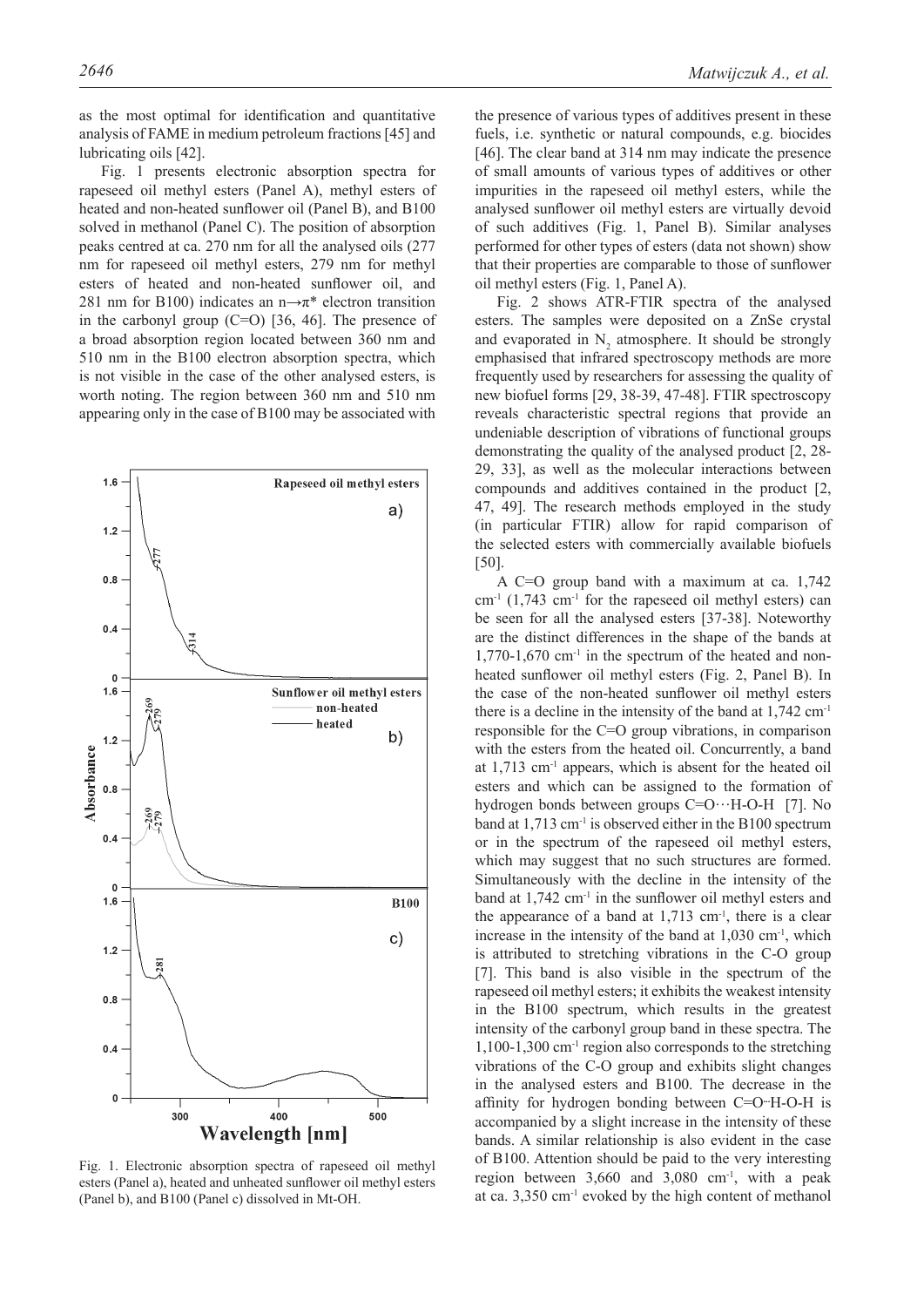

Fig. 2. ATR-FTIR absorption spectra of rapeseed oil methyl esters (Panel a), heated and unheated sunflower oil methyl esters (Panel b), and B100 (Panel c) dissolved in Mt-OH.

(Table 2) and  $H_2O$  in a majority of the analysed esters. The water content in the analysed samples may imply the presence of different impurities contained therein [43] (small amounts of water that may affect the work of engines). The intensity of this region decreases with the declining methanol content in the esters and has the lowest value in B100. Importantly, the intensity of this region in the sunflower oil methyl esters decreases depending on whether the esters are subjected to the heating process or not.

These investigations of the content of free glycerol [42] in the analysed esters (Table 1) show its decline in the non-heated sunflower oil, heated sunflower oil, and B100, which exhibited the lowest amounts of the compound. A similar relationship regarding methanol content is visible in the analysed esters (Table 1); this correlates well with the decreasing intensity of the band at 3,352 cm<sup>-1</sup> [7]. The total content of esters in the analysed samples and the content of linoleic acid methyl esters (Table 1) also correlated well with the level of band intensity at

| Sample<br>no.  | Content of free<br>glycerol % $(m/m)$ | Content of Mt-OH<br>$\%$ (m/m) | Content of esters<br>$(\%)$ | <b>SD</b> | Content of linolenic acid methyl ester<br>$(\%)$ | <b>SD</b> |
|----------------|---------------------------------------|--------------------------------|-----------------------------|-----------|--------------------------------------------------|-----------|
|                | 0.0000                                | 0.46                           | 90.30                       | 1.56      | 5.75                                             | 0.07      |
| $\overline{2}$ | 0.0017                                | 1.09                           | 83.60                       | 0.14      | 5.20                                             | 0.00      |
| 3              | 0.0162                                | 1.37                           | 84.80                       | 0.57      | 5.60                                             | 0.00      |
| $\overline{4}$ | 0.2374                                | 1.79                           | 72.95                       | 0.21      | 5.35                                             | 0.07      |
| 5              | 0.1972                                | 2.39                           | 66.55                       | 0.07      | 0.30                                             | 0.00      |
| 6              | 0.0287                                | 1.55                           | 85.30                       | 0.42      | 1.10                                             | 0.00      |
| 7              | 1.5906                                | 1.93                           | 53.00                       | 0.00      | 1.20                                             | 0.14      |
| 8              | 0.0300                                | 1.25                           | 87.00                       | 0.28      | 1.30                                             | 0.00      |
| 9              | 0.0069                                | 0.19                           | 94.30                       | 0.14      | 8.60                                             | 0.00      |

Table 1. Contents of free glycerol, methanol, esters, and linolenic acid methyl ester in FAME for 1 -, 2 -, 3 -, 4 -, 5 -, 6 -, 7 -, 8 -, and 9, respectively (explanation: see Materials and Methods).

SD m/m – standard deviation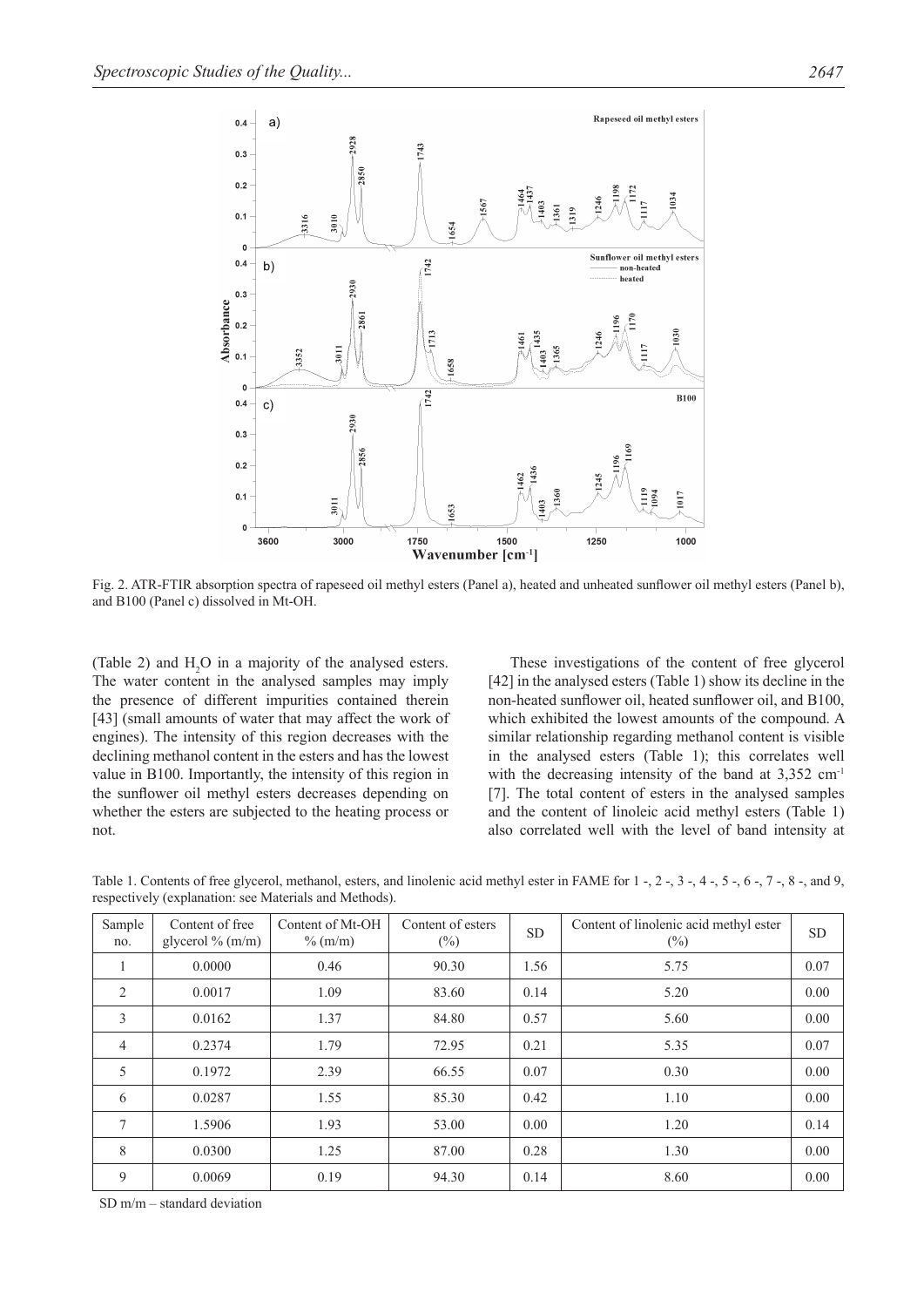| FTIR (Position of bands; cm <sup>-1</sup> ) |                             |                          |                          |                                                                                                  |  |
|---------------------------------------------|-----------------------------|--------------------------|--------------------------|--------------------------------------------------------------------------------------------------|--|
|                                             | Sunflower oil methyl esters |                          | <b>B100</b>              | Type and origin of vibrations                                                                    |  |
| Rapeseed oil methyl esters                  | Heated                      | Non-heated               |                          |                                                                                                  |  |
| 3,316                                       | 3,352w                      | 3,352st                  | $\overline{\phantom{0}}$ | $v$ (O-H) in H <sub>2</sub> O                                                                    |  |
| 3,010                                       | 3,010                       | 3,010                    | 3,011                    | $v(C-H)$                                                                                         |  |
| 2,928                                       | 2,930                       | 2,930                    | 2,920                    | $\text{CH}_{2, \text{s+as}}$ , $\text{CH}_{3, \text{s+as}}$ aliphatic group of trigly<br>cerides |  |
| 2,850                                       | 2,861                       | 2,861                    | 2,856                    |                                                                                                  |  |
| 1,743                                       | 1,742st/1,713               | 1,742w                   | 1,742s                   | C=O group of Ester                                                                               |  |
| 1,654                                       | 1,658                       | 1,658                    | 1,653                    | $v(C=C)$                                                                                         |  |
| 1,567                                       | $\qquad \qquad -$           | $\overline{\phantom{0}}$ | $\overline{\phantom{0}}$ | $v(C=C)$                                                                                         |  |
| 1,464                                       | 1,461                       | 1,461                    | 1,462                    | -C-H (in $CH2$ ) bending                                                                         |  |
| 1,437                                       | 1,435                       | 1,435                    | 1,436                    | $=$ C-H (cis-) bending                                                                           |  |
| 1,418                                       | 1,418                       | 1,418                    | 1,418                    |                                                                                                  |  |
| 1,403st                                     | 1,403m                      | 1,403m                   | 1,403m                   | $v$ (=C-H ( <i>cis</i> -))                                                                       |  |
| 1,377                                       | 1,377                       | 1,377                    | 1,377                    | -C-H $_{\rm s}$ (in CH <sub>3</sub> )                                                            |  |
| 1,361                                       | 1,365                       | 1,365                    | 1,360                    | -C-H $_{s}$ (CH <sub>3</sub> ) bending                                                           |  |
| 1,319                                       | 1,318                       | 1,318                    | 1,319                    | $\delta$ (CH)                                                                                    |  |
| 1,276m                                      | 1,276st                     | 1,276st                  | 1,276m                   | $\delta$ (CH <sub>2</sub> )                                                                      |  |
| 1,246                                       | 1,246                       | 1,246                    | 1,245                    | -C-O stretching                                                                                  |  |
| 1,172                                       | 1,170                       | 1,170                    | 1,169                    | or -O-CH <sub>2</sub> -C                                                                         |  |
| 1,194                                       | 1,194                       | 1,194                    | 1,194                    | $-C-O$                                                                                           |  |
| 1,117                                       | 1,117                       | 1,117                    | 1,119                    | $v(C-C)$                                                                                         |  |
| 1,134                                       | 1,130                       | 1,130                    | 1,117                    |                                                                                                  |  |
| 918st                                       | 915m                        | 915m                     | 910m                     | $-OH$                                                                                            |  |
| 859                                         | 859                         | 859                      | 859                      | $v(C-O-C)$                                                                                       |  |
| 840w                                        | 840st                       | 840st                    | 840w                     | $v(C-O-C)$ , or $v(C-C)$                                                                         |  |
| 722                                         | 722                         | 722                      | 722                      |                                                                                                  |  |

Table 2. Position of peaks of absorption bands with assignment of corresponding vibrations in the analysed biofuels (rapeseed oil methyl esters, heated and non-heated sunflower oil methyl esters, and commercial esters) in the spectral range of 3,700-900 cm-1.

ν – stretching vibrations, δ **–** deformation vibrations, s – symmetric, as – asymmetric, st – strong, \* denotes frequencies that may originate from the solvent used.

 $3.352$  cm<sup>-1</sup>, i.e., its intensity decreased with the increasing content of both components.

#### **Conclusions**

The aim of these investigations was to present the potential application of FTIR infrared spectroscopy for analysis of the quality of fatty acid methyl esters used as a fuel in combustion engines. The study mainly focused on methyl esters derived from WCO. The results were compared with the spectra of commercially available esters (B100), which meet the requirements of the EN 14214 standard. Moreover, the results obtained were compared with literature data; therefore, it will be possible in subsequent studies to carry out a rapid analysis of the quality of derived biofuels and waste by-products.

- 1. In the analysis of UV-Vis and FTIR infrared spectroscopy spectra, we investigated several important spectral regions that provided information about the suitability of the WCO-derived esters to be used as a biofuel in combustion engines.
- 2. A very important finding of the presented spectroscopic studies is the fact that FTIR infrared spectroscopy offers a rapid and cost-efficient analysis of the quality of potential biofuels.

It should also be underlined that both UV-Vis and FTIR studies provide a clear answer to the question of the quality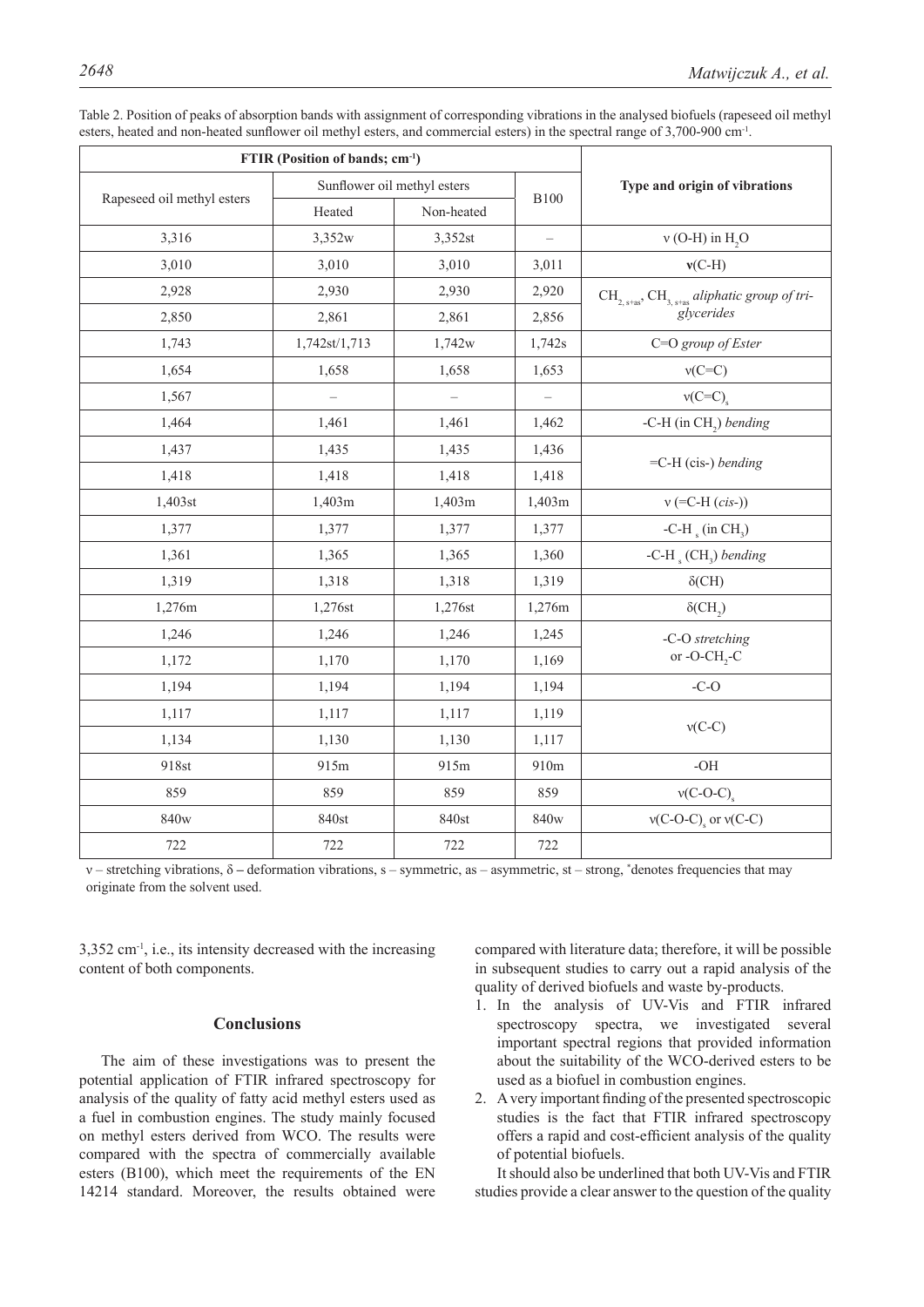of the investigated WCO-derived biofuels. Noteworthy is the fact that the components subjected to spectroscopic analysis seem to have comparable properties to those of the preparations used (biofuels). These investigations also suggest that in the near future biofuels may become a profitable and ecological alternative to the diesel biofuels used currently, which will be addressed in our next papers.

#### **Acknowledgements**

This research was partly financed by a grant from the University of Life Science in Lublin (TKF/MN/5 to AM).

#### **References**

- 1. CHEN G., YING M., LI W. Enzymatic conversion of waste cooking oils into alternative fuel – biodiesel. Applied biochemistry and biotechnology. **132**, 911, **2006**.
- 2. ZHANG W.B. Review on analysis of biodiesel with infrared spectroscopy. Renewable and Sustainable Energy Reviews. **16**, 6048, **2012**.
- 3. TARABET L., LOUBAR K., LOUNICI M.S., S. HANCHI, TAZEROUT M., Eucalyptus biodiesel as an alternative to diesel fuel: preparation and tests on DI diesel engine. BioMed Research Internationa*l*. **2012**, 8, **2012**.
- 4. LI M., ZHENG Y., CHEN Y., ZHU X. Biodiesel production from waste cooking oil using a heterogeneous catalyst from pyrolyzed rice husk. Bioresource technology. **154**, 345, **2014**.
- 5. TALEBIAN-KIAKALAIEH A., AMIN N.A.S., MAZAHERI H. A review on novel processes of biodiesel production from waste cooking oil. Applied Energy. **104**, 683, **2013**.
- 6. ANAND P., SAXENA R.K. A comparative study of solventassisted pretreatment of biodiesel derived crude glycerol on growth and 1, 3-propanediol production from Citrobacter freundii. New Biotechnology. **29**, 199, **2012**.
- 7. SIDDIQUI N., AHMAD A. Infrared Spectroscopic Studies On Edible And Medicinal Oils. International Journal Of Science, Environment And Technology. 2, 1297, **2013**.
- 8. WIJESEKARA R., NOMURA N., SATO S., MATSUMURA M. Pre-treatment and utilization of raw glycerol from sunflower oil biodiesel for growth and 1, 3-propanediol production by Clostridium butyricum. Journal of chemical technology and biotechnology. **83**, 1072, **2008**.
- 9. ECHEVERRI D.A., CARDEÑO F., RIOS L.A. Glycerolysis of soybean oil with crude glycerol containing residual alkaline catalysts from biodiesel production. Journal of the American Oil Chemists' Society. **88**, 551, **2011**.
- 10. HAVLÍK P., SCHNEIDER U.A., SCHMID E., BÖTTCHER H., FRITZ S., SKALSKÝ R., AOKI K., DE CARA S., KINDERMANN G., KRAXNER F. Global land-use implications of first and second generation biofuel targets. Energy Policy. **39**, 5690, **2011**.
- 11. YAAKOB Z., MOHAMMAD M., ALHERBAWI M., ALAM Z., SOPIAN K. Overview of the production of biodiesel from waste cooking oil. Renewable and Sustainable Energy Reviews. **18**, 184, **2013**.
- 12. PIMENTEL D., MARKLEIN A., TOTH M.A., KARPOFF M.N., PAUL G.S., MCCORMACK R., KYRIAZIS J., KRUEGER T. Food versus biofuels: environmental and economic costs. Human ecology. **37**, 1, **2009**.
- 13. PIASECKA A., KRZEMIŃSKA I., TYS J. Physical methods of microalgal biomass pretreatment. Int. Agrophys. **28**, 341, **2014**.
- 14. PÉREZ-VÁZQUEZ A., ÁVILA-RESÉNDIZ C., VALDÉS-RODRÍGUEZ O.A., GALLARDO-LÓPEZ F., GARCÍA-PÉREZ E., RUIZ-ROSADO O. Effect of the soil water content on Jatropha seedlings in a tropical climate. International Agrophysics. **27**, 351, **2013.**
- 15. PHAN A.N., PHAN T.M. Biodiesel production from waste cooking oils. Fuel. **87**, 3490, **2008**.
- 16. GURUNATHAN B., RAVI A. Biodiesel production from waste cooking oil using copper doped zinc oxide nanocomposite as heterogeneous catalyst. Bioresource technolog*y*. **188**, 124, **2015**.
- 17. Zhang Y., Dube M., McLean D., Kates M. Biodiesel production from waste cooking oil: 1. Process design and technological assessment. Bioresource technology. **89**, 1, **2003**.
- 18. WEN Z., YU X., TU S.-T., YAN J., DAHLQUIST E. Biodiesel production from waste cooking oil catalyzed by TiO 2–MgO mixed oxides. Bioresource technology. **101**, 9570, **2010**.
- 19. PATEL M.J., PATEL T.M., RATHOD G.R. Performance Analyis of CI Engine Using Diesel and Waste Cooking Oil Blend.
- 20. SHEINBAUM C., BALAM M.V., ROBLES G., DE LARREA S.L., MENDOZA R. Biodiesel from waste cooking oil in Mexico City. Waste Management & Research. 0734242X15590471, **2015**.
- 21. MOHAMMADSHIRAZI A., AKRAM A., RAFIEE S., KALHOR E.B. Energy and cost analyses of biodiesel production from waste cooking oil. Renewable and Sustainable Energy Reviews. **33**, 44, **2014**.
- 22. SZMIGIELSKI M., PIEKARSKI W., ANDREJKO D., SLASKA-GRZYWNA B., MASLOWSKI A., ZAJAC G., SAGAN A., JASKIEWICZ T., RACHANCZYK I. Recovery of fatty substances from post-frying waste materials by extraction with hexane. Przemysl Chemiczny. **93**, 649, **2014**.
- 23. PATIL P., DENG S., RHODES J.I., LAMMERS P.J. Conversion of waste cooking oil to biodiesel using ferric sulfate and supercritical methanol processes. Fuel. **89**, 360, **2010**.
- 24. RABELO S.N., FERRAZ V.P., OLIVEIRA L.S., FRANCA A.S. FTIR analysis for quantification of fatty acid methyl esters in biodiesel produced by microwave-assisted transesterification. International Journal of Environmental Science and Development. **6**, 964, **2015**.
- 25. CHATZIFRAGKOU A., DIETZ D., KOMAITIS M., ZENG A.P., PAPANIKOLAOU S. Effect of biodieselderived waste glycerol impurities on biomass and 1, 3-propanediol production of Clostridium butyricum VPI 1718. Biotechnology and bioengineering. **107**, 76, **2010**.
- 26. PYLE D.J., GARCIA R.A., WEN Z. Producing docosahexaenoic acid (DHA)-rich algae from biodieselderived crude glycerol: effects of impurities on DHA production and algal biomass composition. Journal of Agricultural and Food Chemistry. **56**, 3933, **2008**.
- 27. VLACHOS N., SKOPELITIS Y., PSAROUDAKI M., KONSTANTINIDOU V., CHATZILAZAROU A., TEGOU E. Applications of Fourier transform-infrared spectroscopy to edible oils. Analytica Chimica Acta. **573**, 459, **2006**.
- 28. AULT A.P., POMEROY R. Quantitative investigations of biodiesel fuel using infrared spectroscopy: An instrumental analysis experiment for undergraduate chemistry students. Journal of Chemical Education. **89**, 243, **2011**.